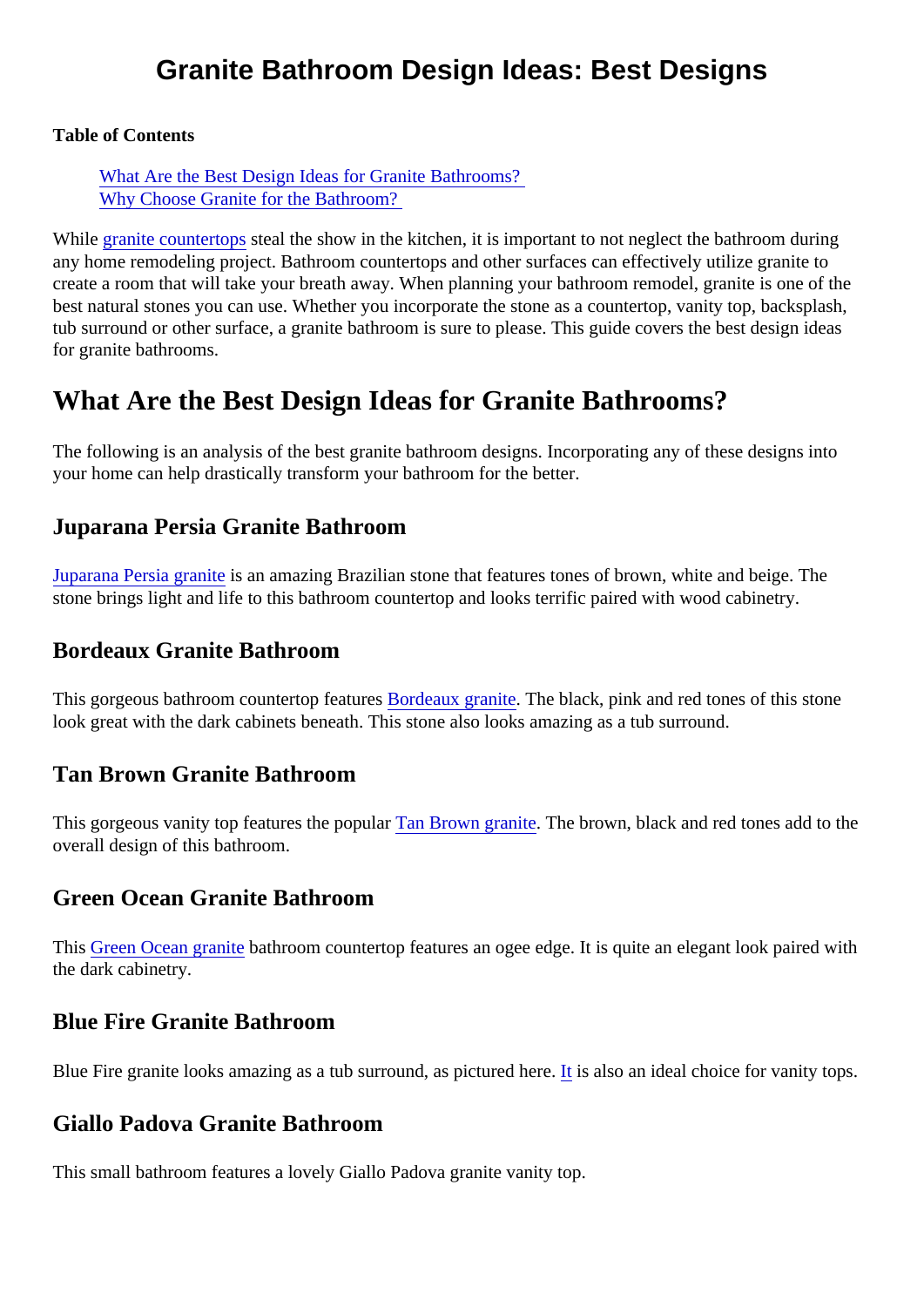## Black Thunder Granite Bathroom

This luxurious bathroom features incredible Black Thunder granite countertops. The waterfall trospe on [countertop](https://marble.com/granite-countertops/black-thunder/83)adds an extra touch of class.

## Corsica Grey Granite Bathroom

This bathroom is highlighted by a simple yet stylish Corsica Grey granite countertop. The walls of the room further add to the light grey theme.

## Bianco Diamante Granite Bathroom

If you are looking for a neutral colored natural stone to incorporate into your bathroom, Bianco Diamante graniteis a fantastic choice. In this bathrod one, countertop pairs wonderfully with the white cabinetry and walls.

## Bianco Antico Granite Bathroom

Thefocal point of this amazing bathroom is **Bianco** Antico granit countertops. The faucets, cabinet pulls and other fixtures perfectly complement the countertop.

#### Giallo Napoleone Granite Bathroom

If you are looking for a natural pop of color and style, you cannot go wrong with Giallo Napoleone granite, featured here on this anity top.

#### Absolute Black Granite Bathroom

The [Absolute Black granit](https://marble.com/granite-countertops/absolute-black/151) **countertop in this bathroom works in perfect contrast to the white subway tile** that adorns the walls.

## White Torroncino Granite Bathroom

[White Torroncino granit](https://marble.com/granite-countertops/white-torroncino/475)boks absolutely incredible as a vanity top, as seen in the picture above. It is also a great choice for various other bathroom installations, including shower ledges and bench seats.

#### Giallo Napole Granite Bathroom

Themixture of brown, white and grey tone Giallo Napole granite make for a stunning vanity top. The colors stand out wonderfully against the white walls and white cabinetry.

#### Giallo Floritio Granite Bathroom

The Giallo Floritio granite countertop brings an excellent touch of natural beauty to this master bathroom.

## Florence Gold Granite Bathroom